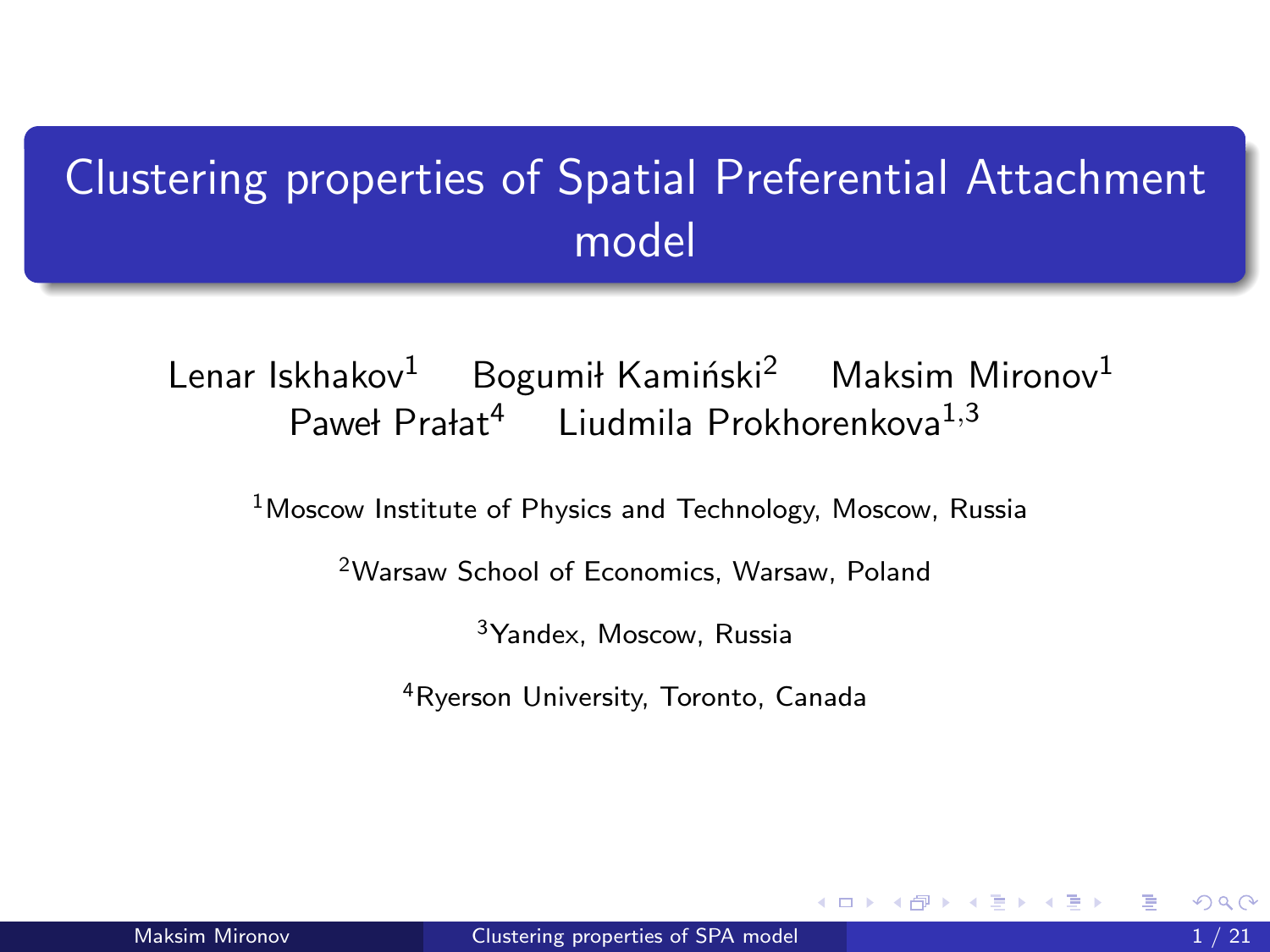We consider a graph, where nodes are people, web-pages, articles etc. and edges between them are friendship, links, mentioning, citation etc.

Some typical observed properties of real-world graphs:

- low diameter: of order  $O(\log n)$
- clustered structure: locally dense, globally sparse
- **•** power-law degree distribution: number of nodes of degree d is proportional to  $d^{-\lambda}$
- $e$  etc.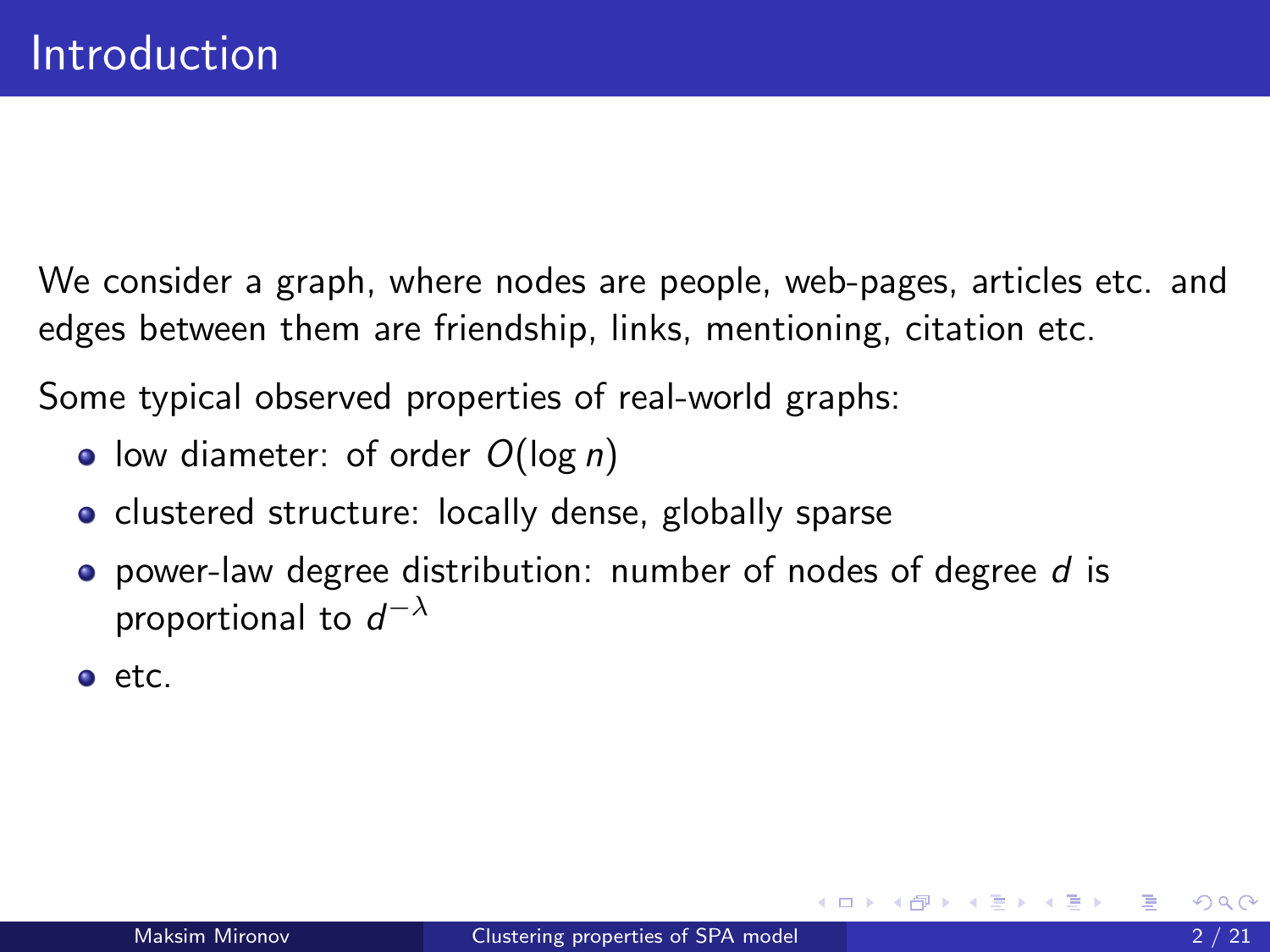- SPA model combines geometry and preferential attachment, it produces an oriented graph
- Final graph  $G_n$  is constructed step by step
- At the beginning we have empty graph  $G_0 = (V_0 = \emptyset, E_0 = \emptyset)$
- Then at time  $t$  we add a new node  $v_t$ , which is chosen uniformly at random from unit hyper-cube H in  $\mathbb{R}^m$

澄後 す唐 約一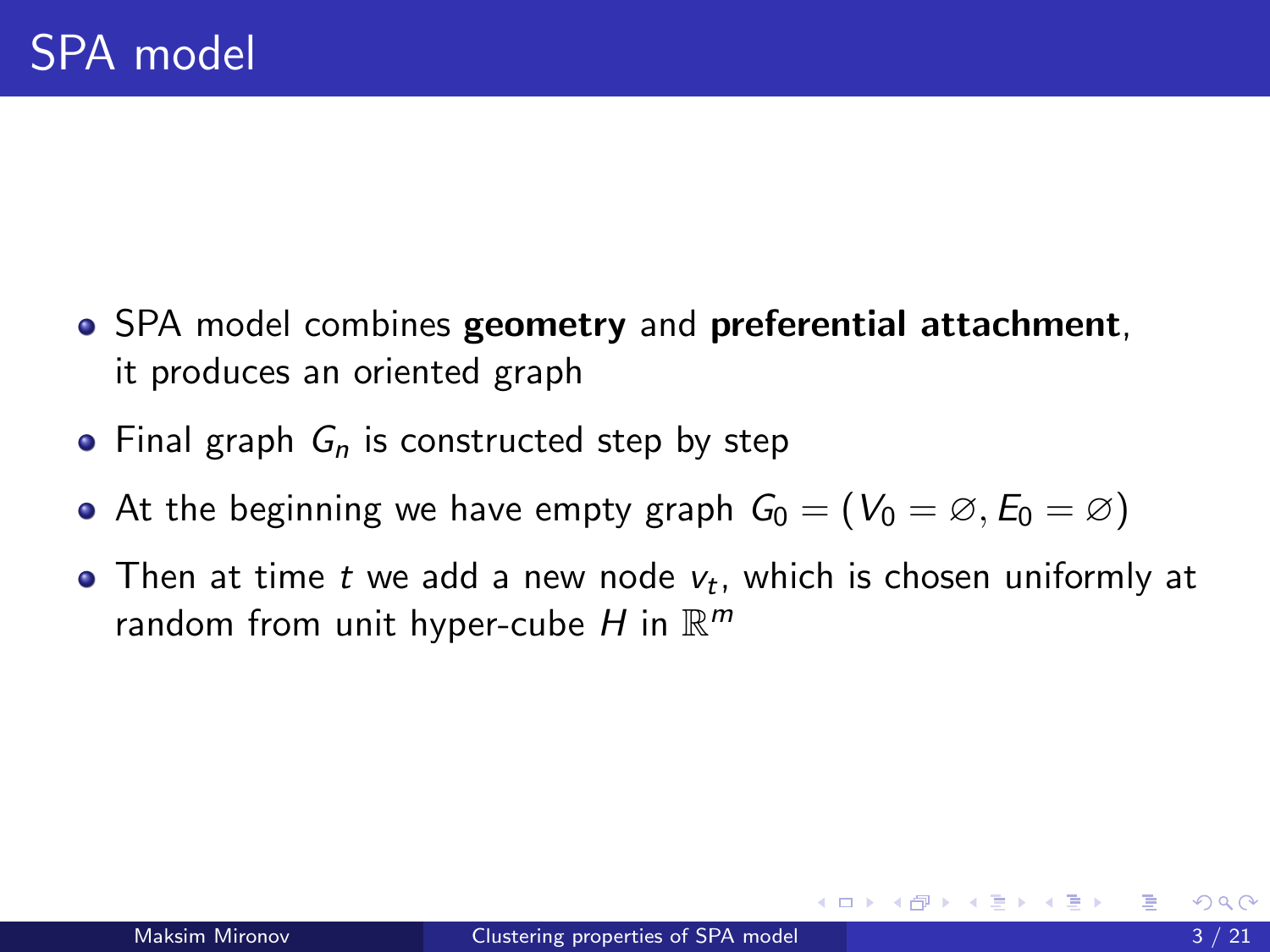• Every node at time t has its own "sphere of influence", its volume is defined by the number of in-coming edges:

$$
S(v,t) = \frac{A_1 deg^-(v,t) + A_2}{t}
$$

To avoid boundary effects we use a torus metric derived from any of the  $L_p$  norms. This means that for any two points x, y in H:

$$
d(x,y) = \min\{||x - y + u||_p : u \in \{-1,0,1\}^m\}
$$

• At time t for all vertices  $u \in V_{t-1}$ , such that  $v_t \in S(u,t)$  new directed edge  $(\mathsf{v}_t,\,\mathsf{u})$  is established independently with probability  $\rho$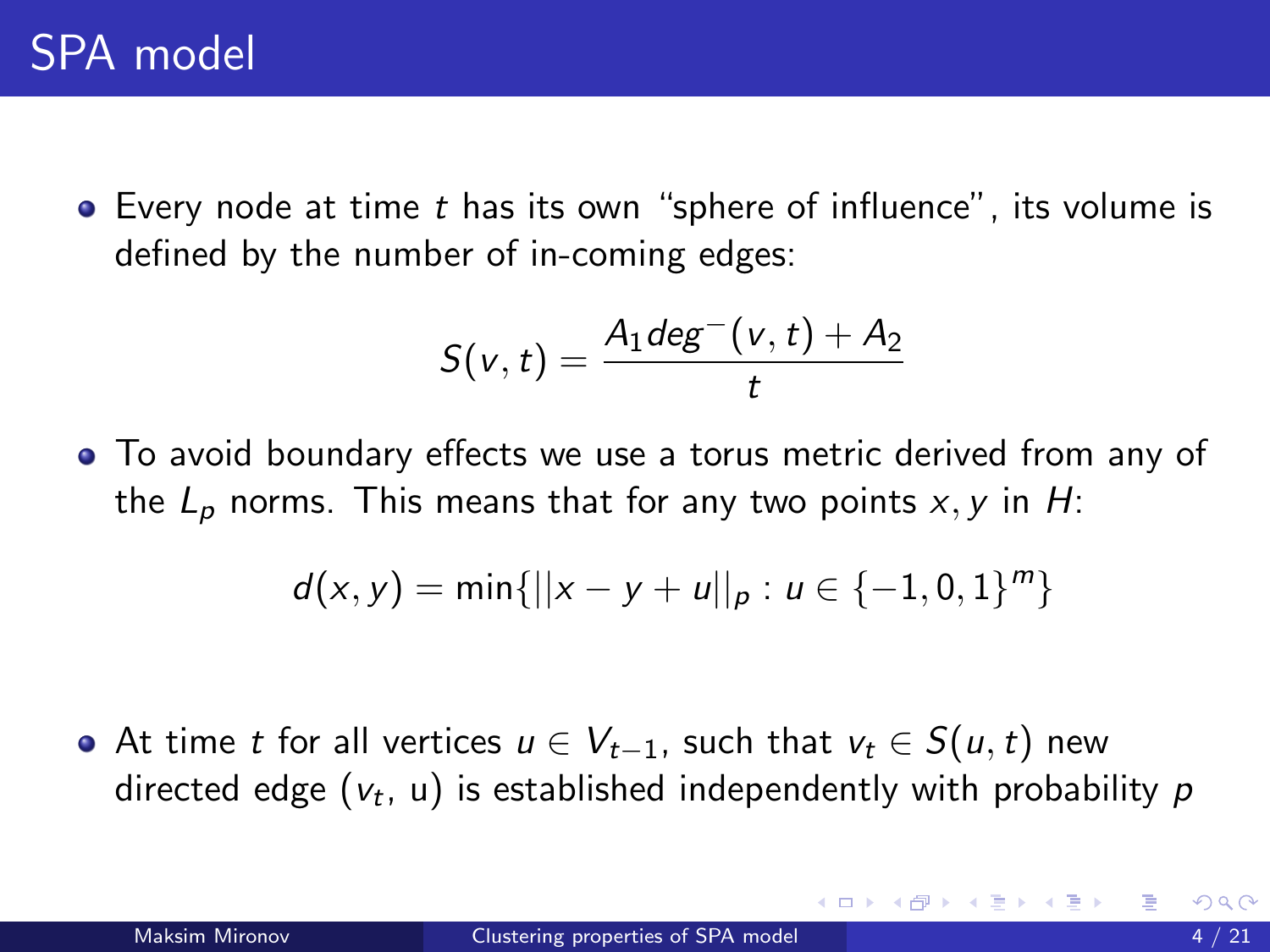There are at least three features that distinguish the SPA model from previous models:

- A new node can choose its links purely based on local information.
- The out-degree is not a constant nor chosen according to a pre-determined distribution, but arises naturally from the model.
- The varying size of the influence regions allows long edges between nodes that are spaced far apart. (This implies a certain small world property.)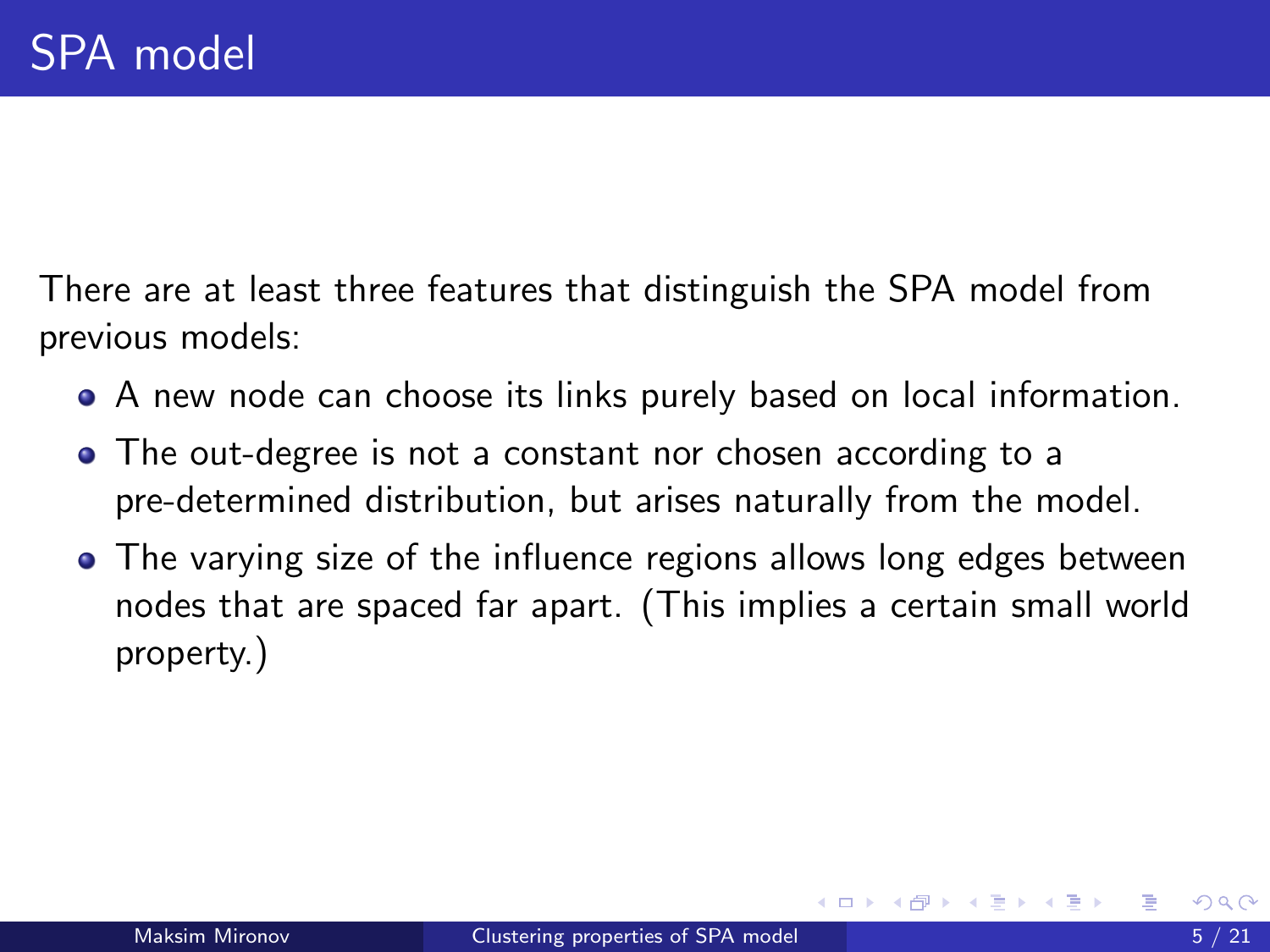# SPA graph example



Example of simulation of SPA model with  $t = 5000, p = 1.0$ 

Maksim Mironov **[Clustering properties of SPA model](#page-0-0) 6 / 21** Maksim Mironov 6 / 21

E

イロト イ部 トイモト イモト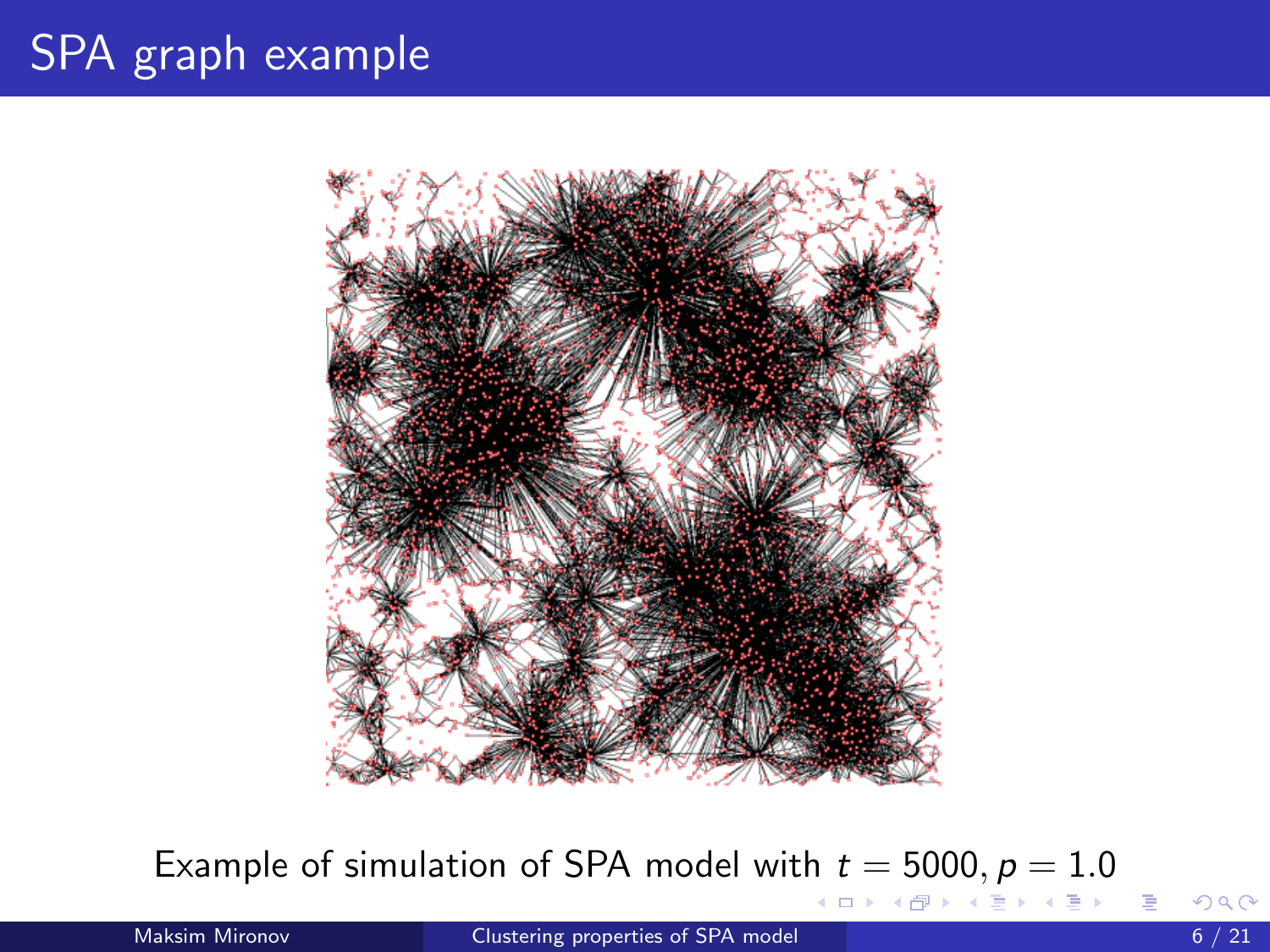Important property of SPA is power law with  $\lambda=1+\frac{1}{\rho}.$ 

Theorem (Aiello, Bonato, Cooper, Janssen, Prałat) A.a.s.  $\mathcal{N}(0,t) = (1+o(1)) \frac{t}{1+\rho},$ and for all d satisfying  $\omega \leq d \leq \left(\frac{t}{\log^8{t}}\right)$  $\frac{p}{4p+2}$ ,  $N(d,t) = t(1+o(1))cd^{-1-\frac{1}{p}}$ .

for some constant c.

Here  $N(d, t)$  is a number of vertices of in-degree d at time t.

K ロ > K @ > K 경 > K 경 > H 경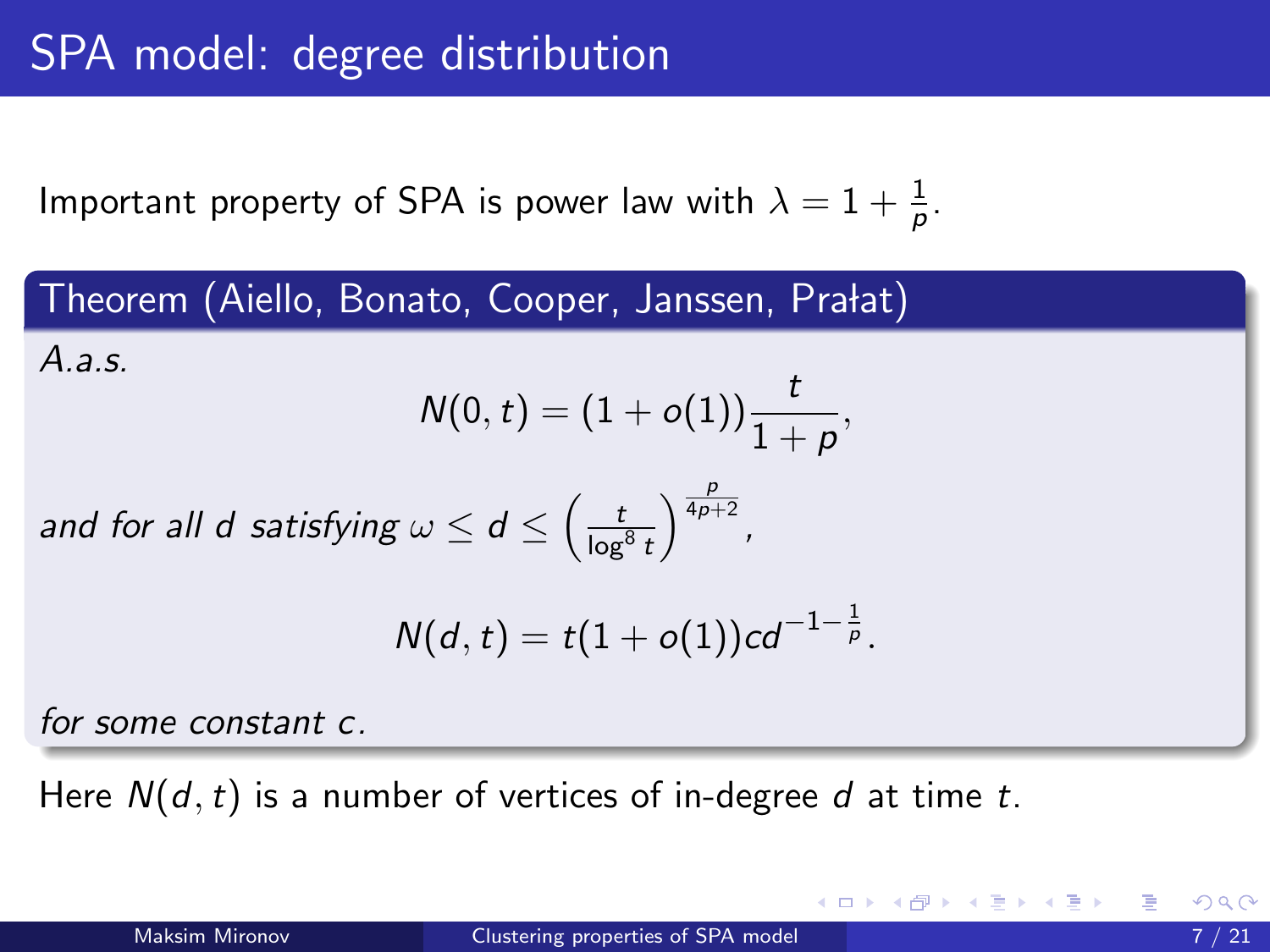Some results also about out-degrees:

Theorem (Aiello, Bonato, Cooper, Janssen, Prałat) A.a.s.  $\max_{0 \le i \le t} deg^+(v_i, t) \ge (1 + o(1))p \frac{\log t}{\log \log t}$  $\frac{1}{\log \log t}$ .

However, a.a.s. all nodes have out-degree  $O(\log^2 t)$ .

Theorem (Aiello, Bonato, Cooper, Janssen, Prałat)

A.a.s.  $deg^+(v_t, t) = O(log^2 t)$ .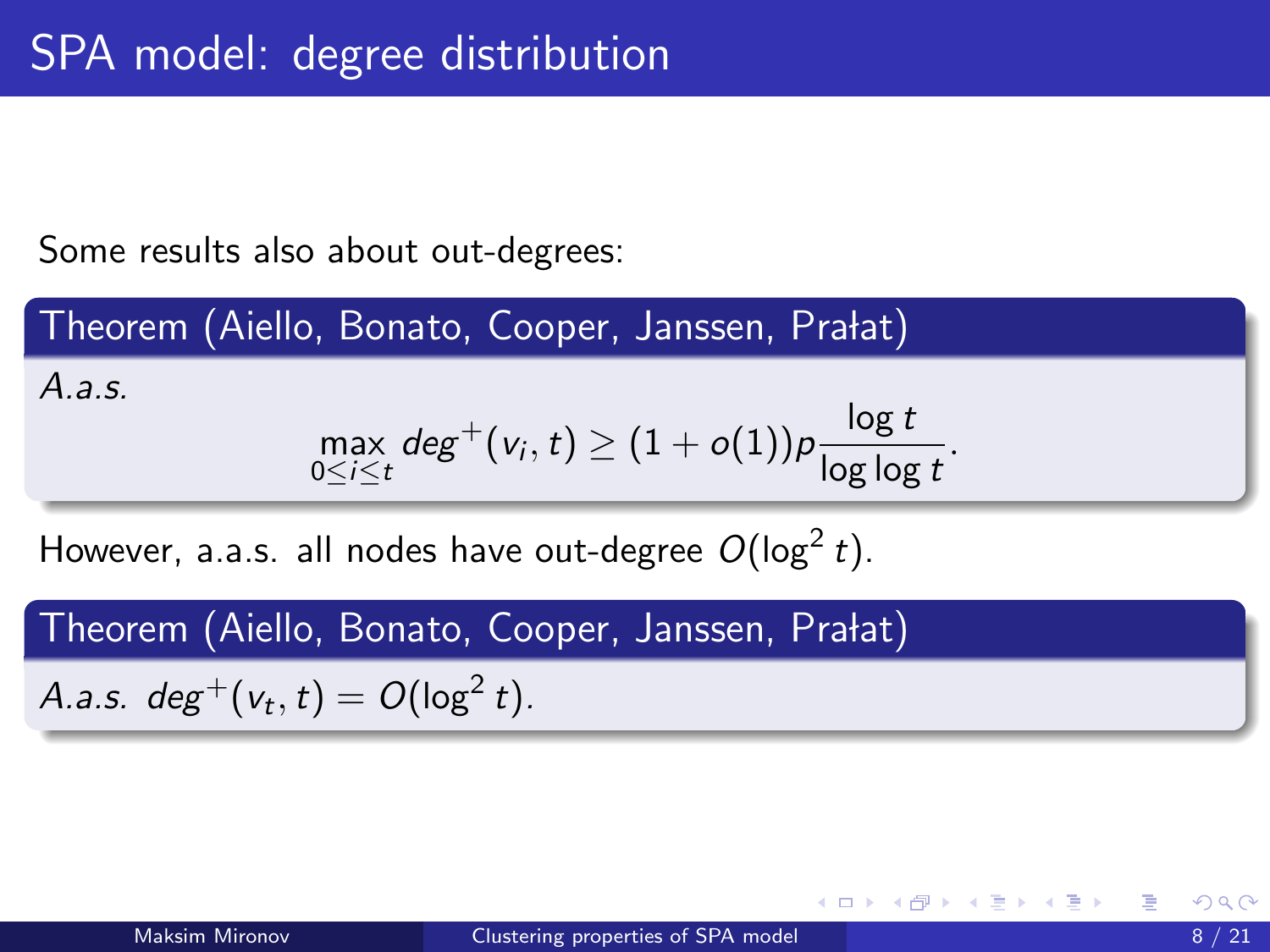We want to analyze SPA model in terms of clustering. One way to measure it is using average local clustering coefficient:

$$
c^{av}(G)=\frac{1}{|V(G)|}\sum_{v\in V(G)}c^{loc}(v),
$$

where

 $c^{loc}(v) = \frac{\text{number of edges between neighbours of } v}{\text{class}(v)}$  $\int_{2}^{deg(v)}$ z(v))<br>2

Here is a result about  $c^{av}$  for undirected SPA graph:

#### Theorem (Jacob, Mörters)

There exists a strictly positive value c such that  $c^{av}(G_n) \to c$  in probability with  $n \to \infty$ .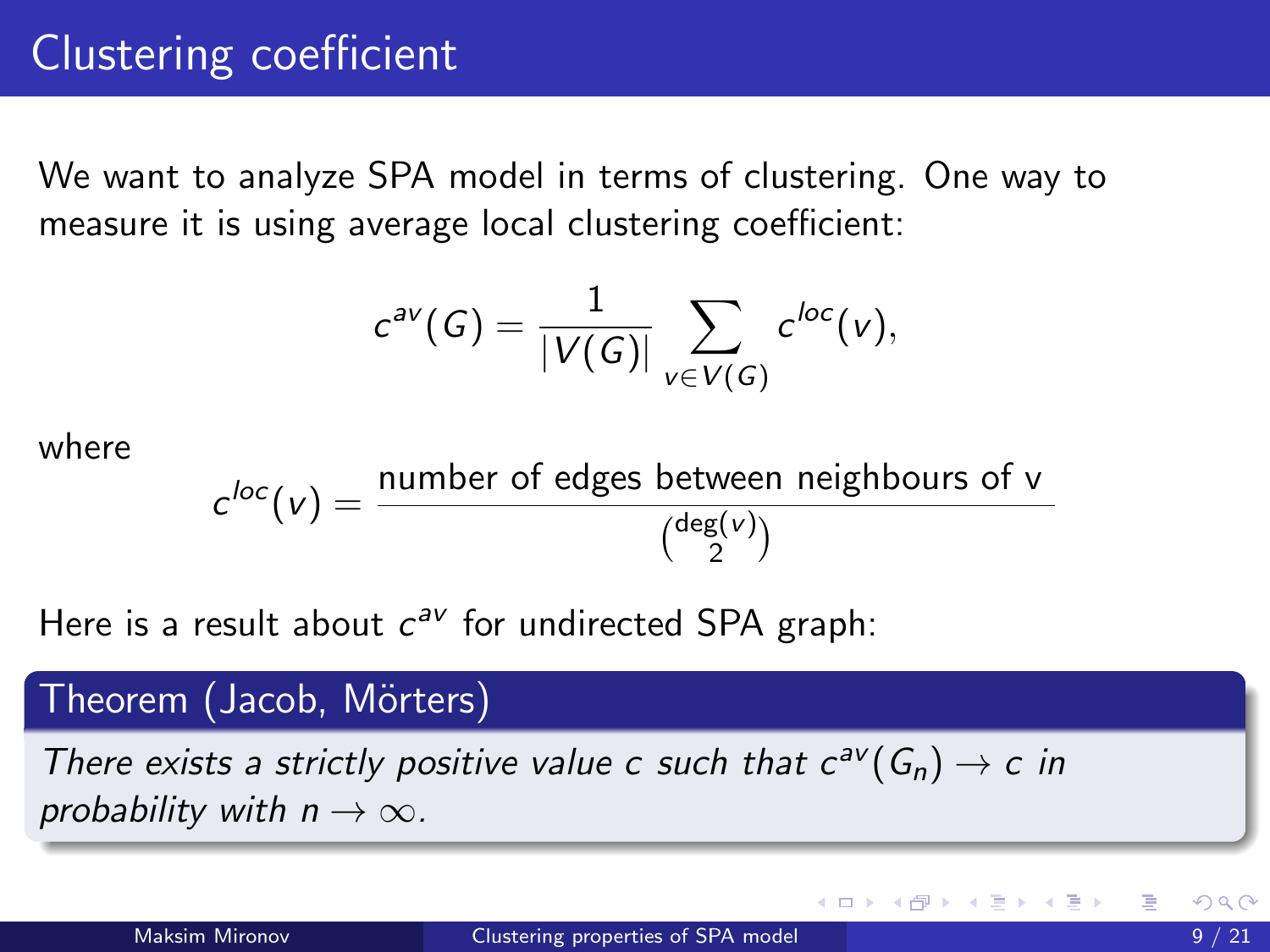Lets consider set of vertices with in-degree  $\varepsilon$ -close to d:

$$
V_{\varepsilon,d}(G)=\left\{u\in V(G)\mid \text{deg}^-(v)\in [(1-\varepsilon)d,(1+\varepsilon)d]\right\}.
$$

Then the average local clustering coefficient among all vertices with in-degree  $\varepsilon$ -close to d in graph G is as follows:

$$
c_{\varepsilon,d}^{\mathsf{av}}(G) = \frac{1}{|V_{\varepsilon,d}(G)|} \sum_{v \in V_{\varepsilon,d}(G)} c^{loc}(v).
$$

According to Ravasz and Barabasi there are several examples of big real-world networks like WWW, actor network and others, where  $c_d^{\mathsf{av}}(:=c_{0,d}^{\mathsf{av}})$  can be approximated by  $d^{-1}.$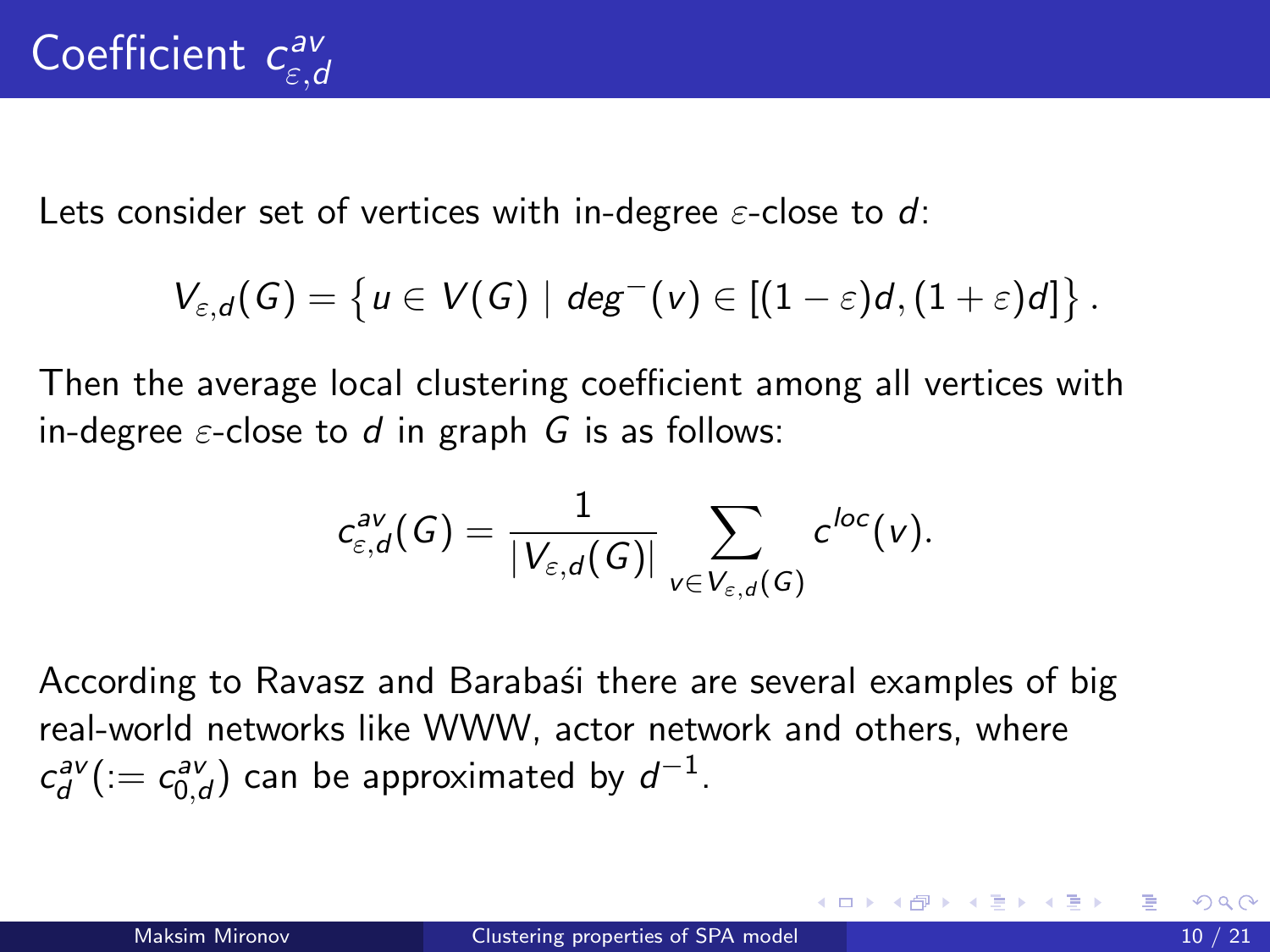### **Results**

For SPA model we have the following result about clustering coefficient, which shows similarity with some real-world large networks:

#### Theorem

Let  $\varepsilon, \delta \in (0, 1/2)$  be any two constant, and

$$
\log^{C_1(\delta,p,A_1)} n \leq d := d(n) \leq n^{pA_1-\delta}.
$$

Then  $a \overline{a} s$ 

• Clustering coefficient

$$
c_{\varepsilon,d}^{av}(G_n)=\Theta(1/d).
$$

• Moreover, for almost all vertices v in  $V_{\varepsilon,d}(G_n)$  have

$$
c_{\varepsilon,d}^{loc}(v)=\Theta(1/d).
$$

**← ロ → → ← 何 →** 

医单位 医单位

Þ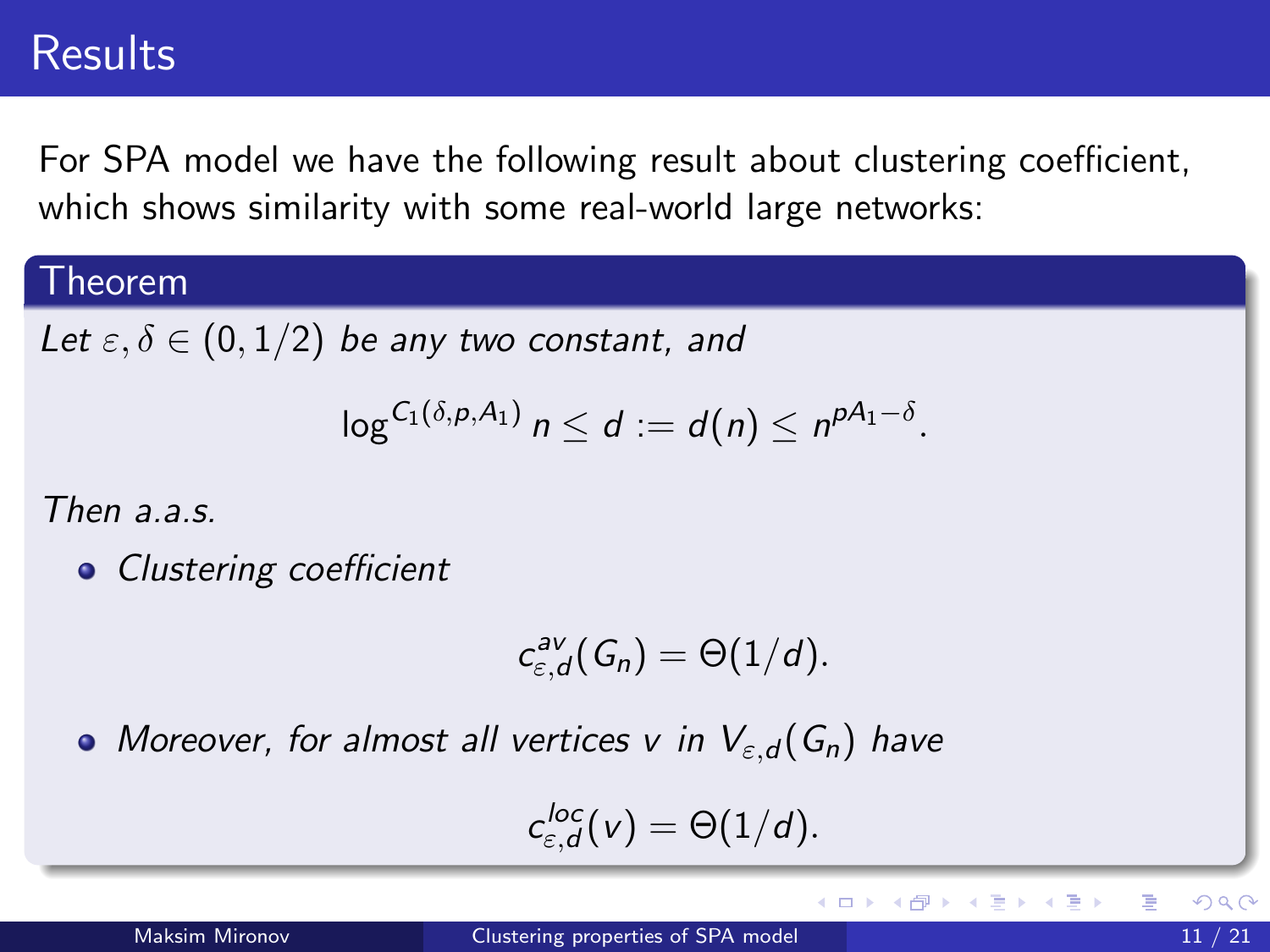We need to introduce a new value  $T_v$  as

$$
T_v := \min\{t : deg^-(v,t) > \omega \log n\}.
$$

This is a very important variable because of the following.

#### Lemma (Janssen, Prałat, Wilson)

A.s.s. For every vertex v and for all,  $T_v \le t \le n$ ,

$$
\mathsf{deg}^-(v,t) = \mathsf{deg}^-(v,\mathcal{T}_v)\left(\frac{t}{\mathcal{T}_v}\right)^{\rho A_1} (1+o(1)).
$$

This means that since node v accumulated  $\omega \log n$  in-neighbours we can forecast its in-degree and, hence, sphere of influence.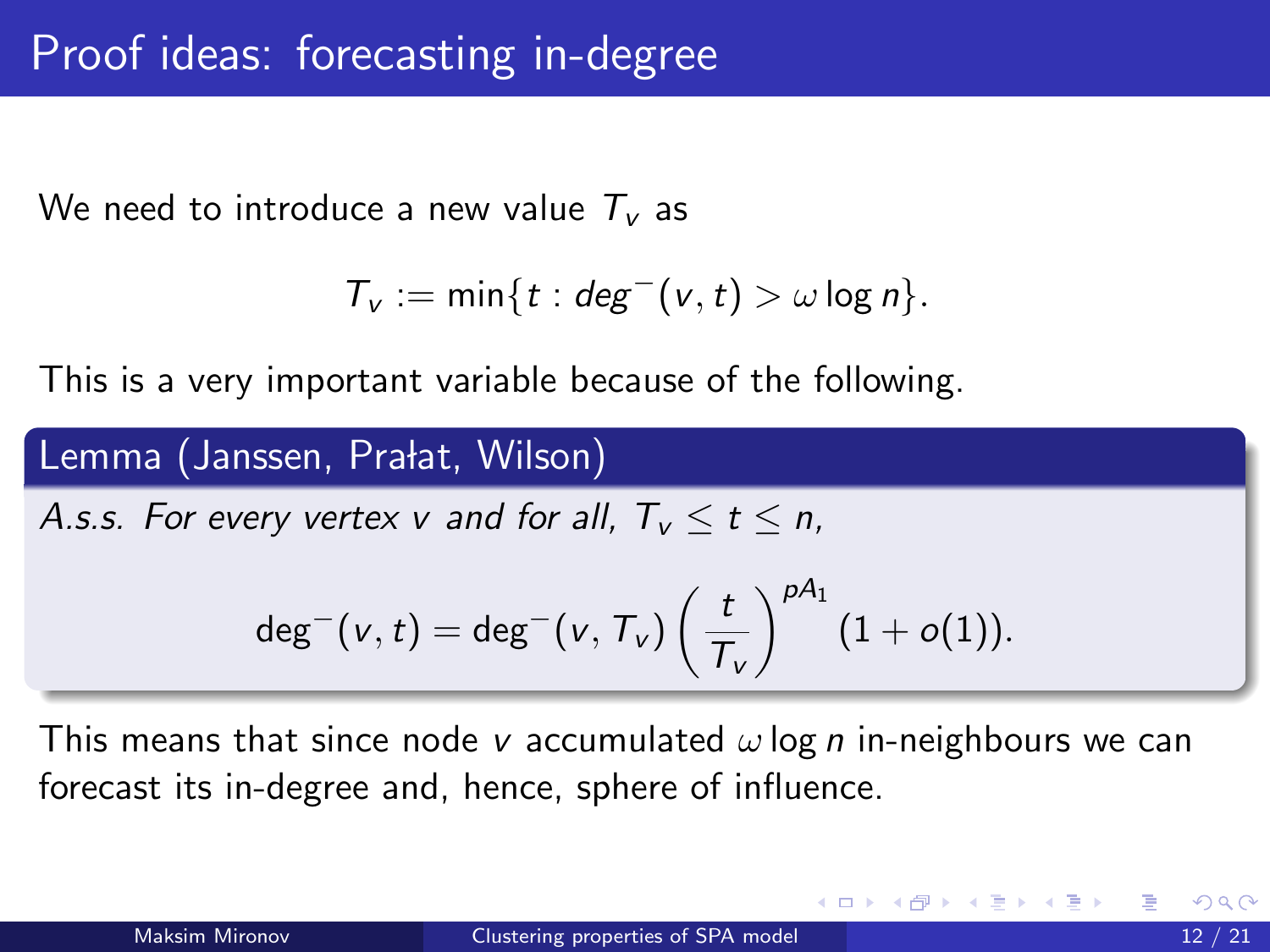## Proof ideas

Let us divide  $c_{\varepsilon,d}^{loc}(v)$  for  $v\in V(G_n)$  in two parts:

$$
c_{\varepsilon,d}^{loc}(v) = c_{old}^{loc}(v) + c_{new}^{loc}(v),
$$

where

$$
c_{old}^{loc}(v) = |E_{old}(N^-(v,n))| / \binom{\deg^-(v,n)}{2},
$$
  
\n
$$
c_{new}^{loc}(v) = |E_{new}(N^-(v,n))| / \binom{\deg^-(v,n)}{2}.
$$

And

$$
E_{old}(N^-(v, n)) = \{(u, w) \in E_n : u \in N^-(v, n), w \in N^-(v, T_v)\},
$$
  
\n
$$
E_{new}(N^-(v, n)) = E(N^-(v, n)) \setminus E_{old}(N^-(v, n))
$$

造

メロト メ都 トメ きょ メ きょう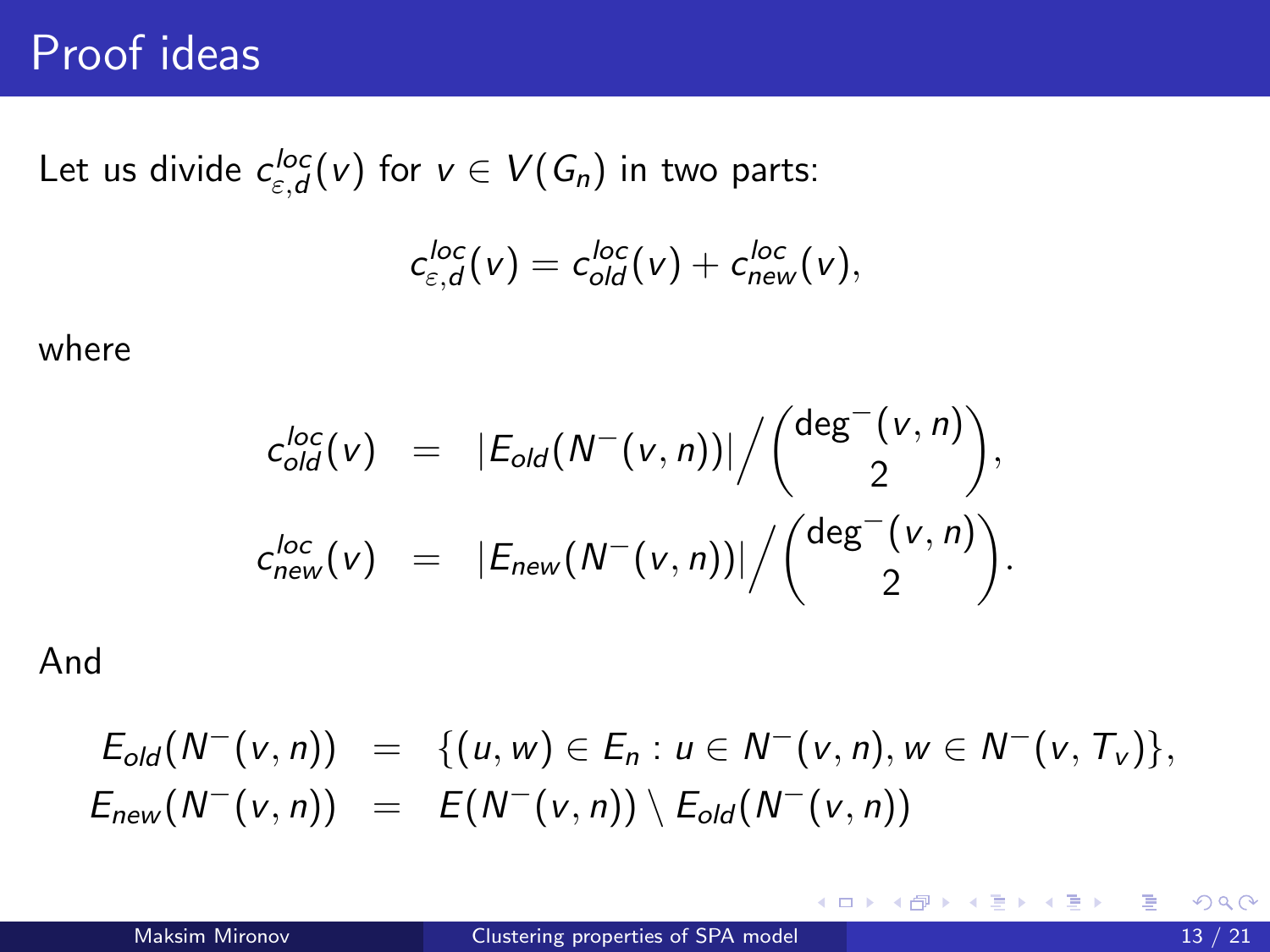What do we need old and new edges for:

- We can say nothing about first  $\omega$  log *n* in-neighbours of vertex v (before time  $T_v$ ), but hopefully there are not too much of them.
- Since we know a.a.s. in-degree of node v after time  $T_v$ , we know its "sphere of influence" and can understand how new edges appear and influence on node v.

#### Theorem

A.s.s. for any vertex v such that  $\deg^{-}(v, n) = d = d(n) \geq \omega \log n$  holds that

$$
c_{new}^{loc}(v, n) = \Theta(1/d),
$$
  
\n
$$
c_{old}^{loc}(v, n) = O(\omega \log n/d).
$$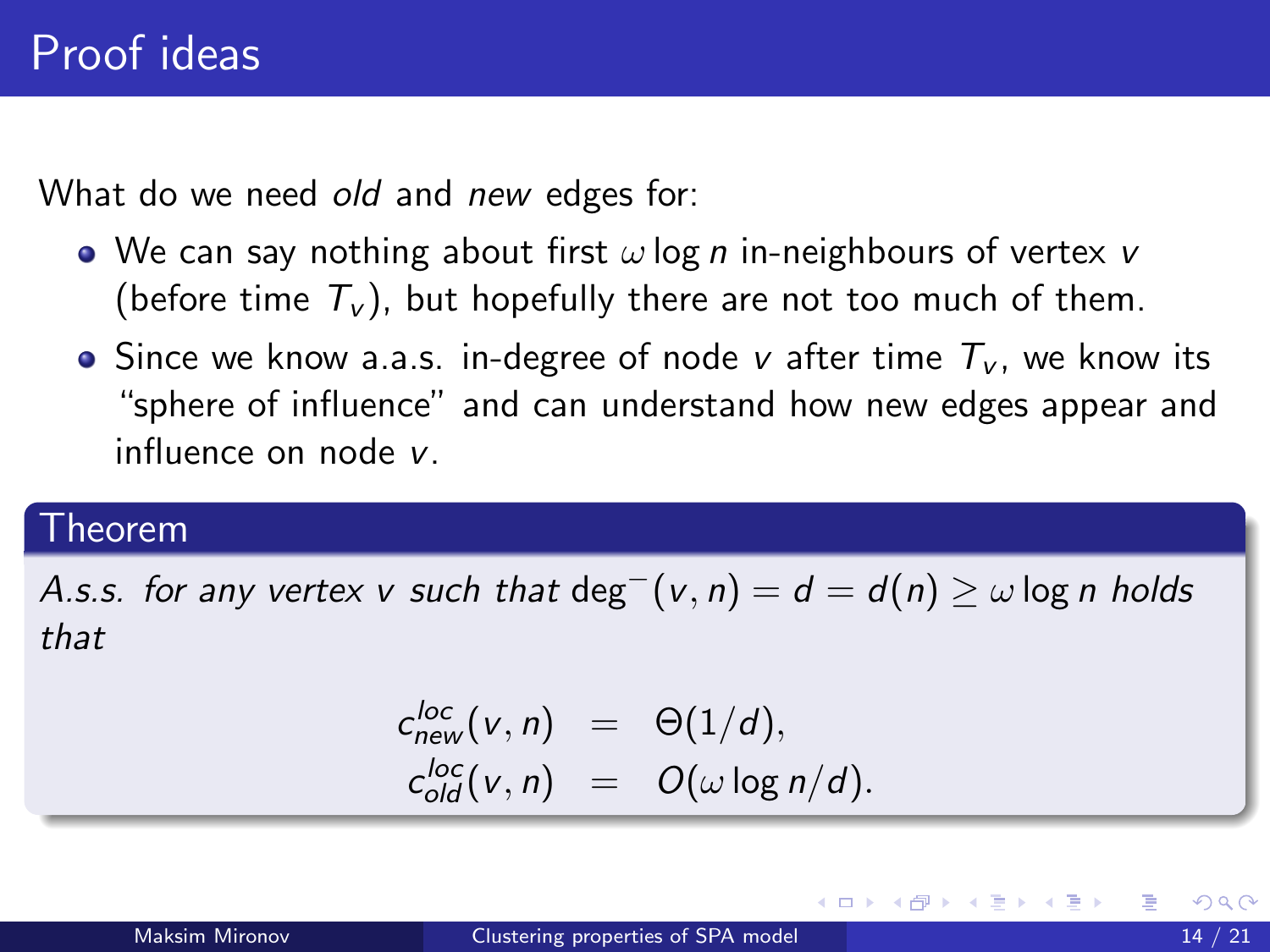Unfortunately, if vertex v lands in a densely populated region of hyper-cube  $H$ , it might happen that  $c_{old}^{loc}(v)$  is much larger than  $1/d$ .

#### Theorem

A.a.s. exist vertex v in graph  $G_n$  such that

 $c_{old}^{loc}(v) \gg 1/d$ .

That is why we can't change "almost all" to "all" in the theorem few slides ago.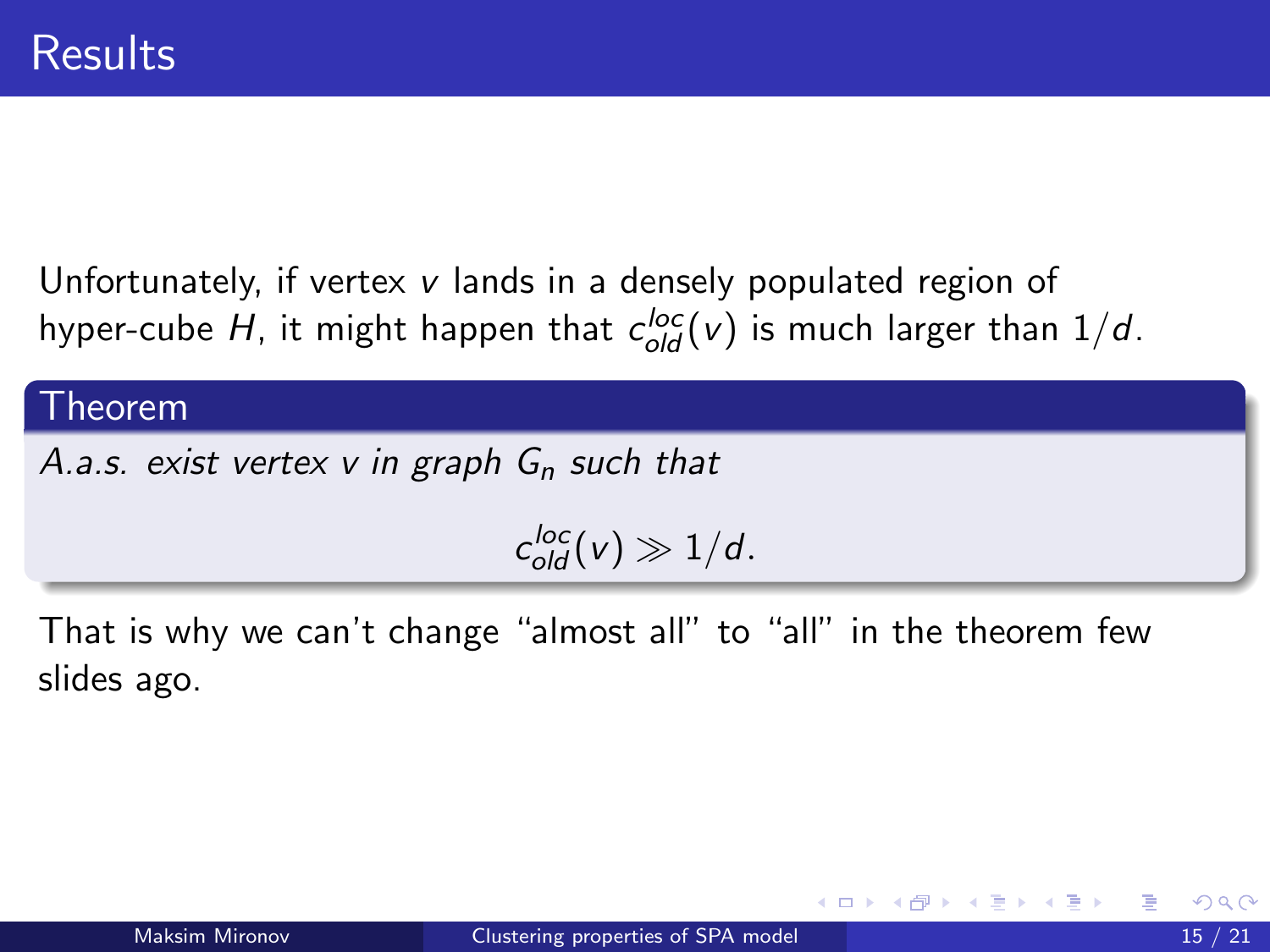# Simulations: constructing graph in SPA model

- Complexity of naive algorithm is  $\Theta(n^2)$
- $\bullet$  Idea: divide all verticies into two groups heavy H and light L
- $\bullet$  Light verticies have in-degree at most some D, their spheres are bounded. The number of light nodes depends on D and can be estimated √
- We divide unit square into  $k$  squares with side  $1/\sqrt{2}$ k, k is chosen such that every light sphere touches not more than 9 small squares
- New node can fall into any heavy sphere, but for light spheres we can check just some of them - only squares around new node
- $\bullet$  We want k to be as large as possible, so number of comparisons is a function of D and we can find the optimum, which gives complexity of

$$
\Theta(n^{2-1/(\rho A+1)})
$$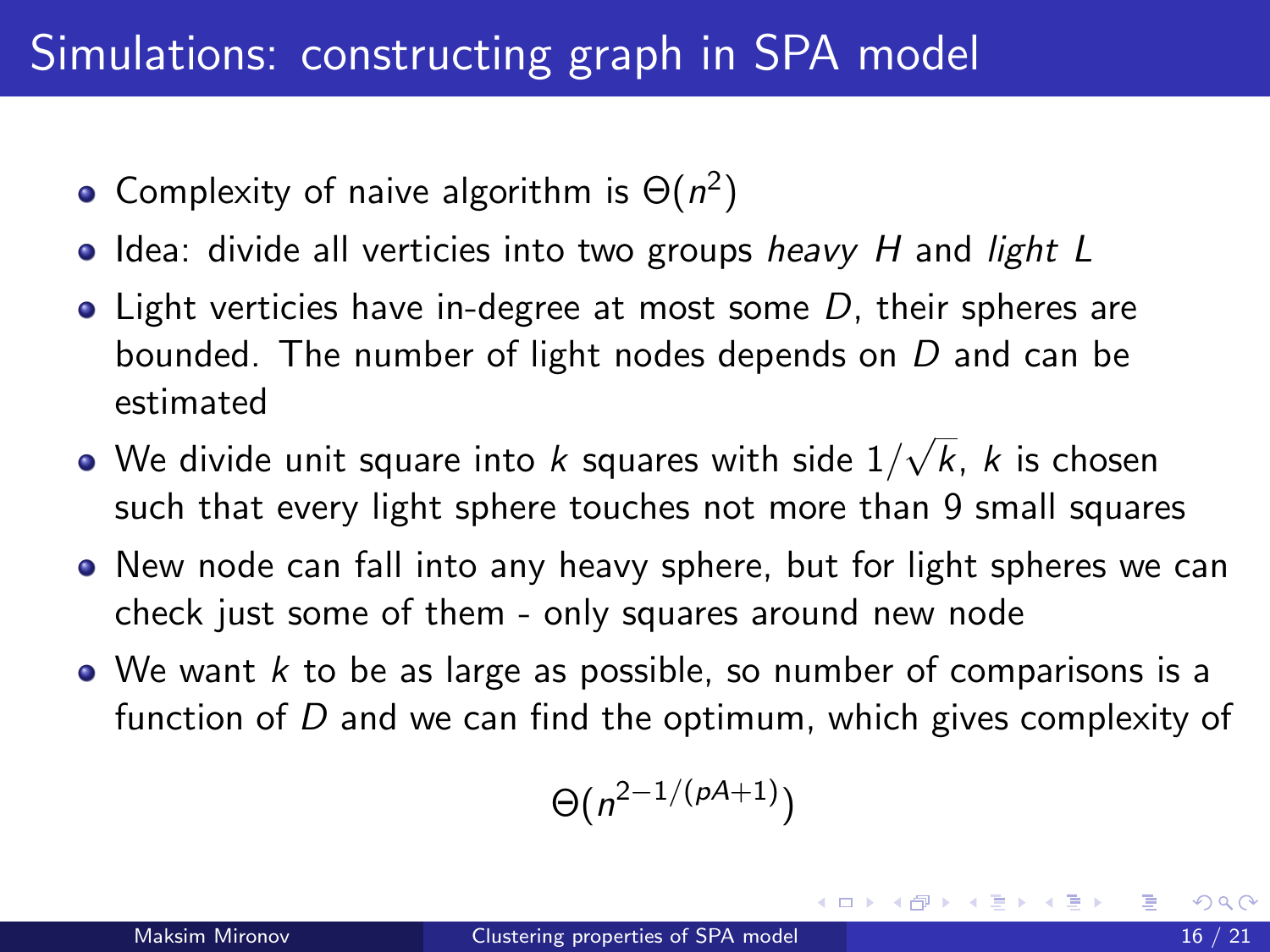# Simulations: algorithm efficiency



Figure: Running time of the proposed and the naive algorithms.

We also believe that it is possible to achieve  $\Theta(n \log n)$  complexity by dividing not into two but into  $log n$  groups with exponentially increasing degree.

4 D F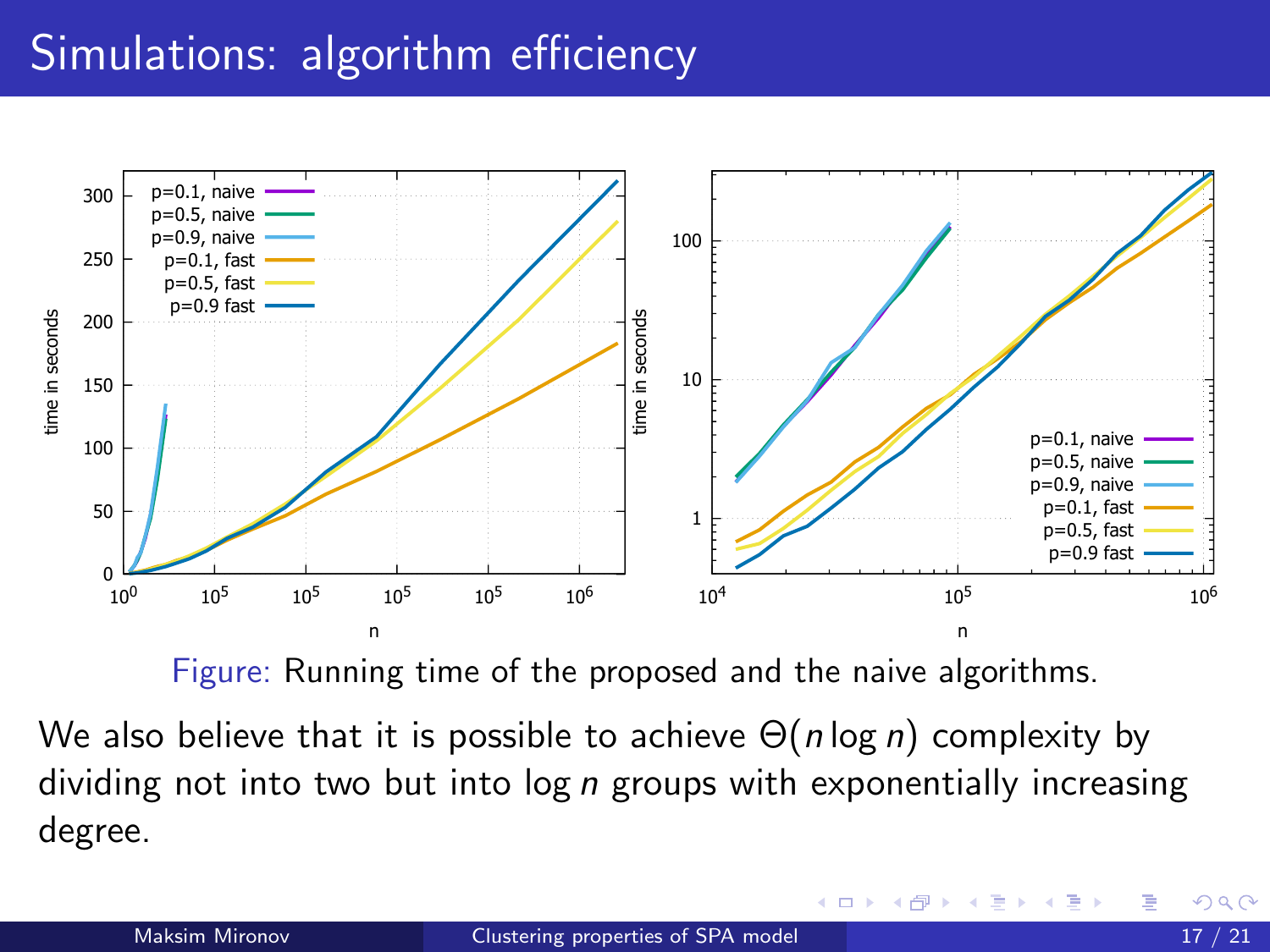# Simulations: clustering coefficient



Figure: Average local clustering coefficient and smoothed within  $\varepsilon$ -interval.

Our statement for  $c_{\varepsilon,d}^{\mathsf{av}}(\mathsf{G}_n)=\Theta(1/d)$  requires  $d>10^{20}$ , which is irrelevant and pessimistic, but anyway, we see that it holds even for much smaller d.

4 D F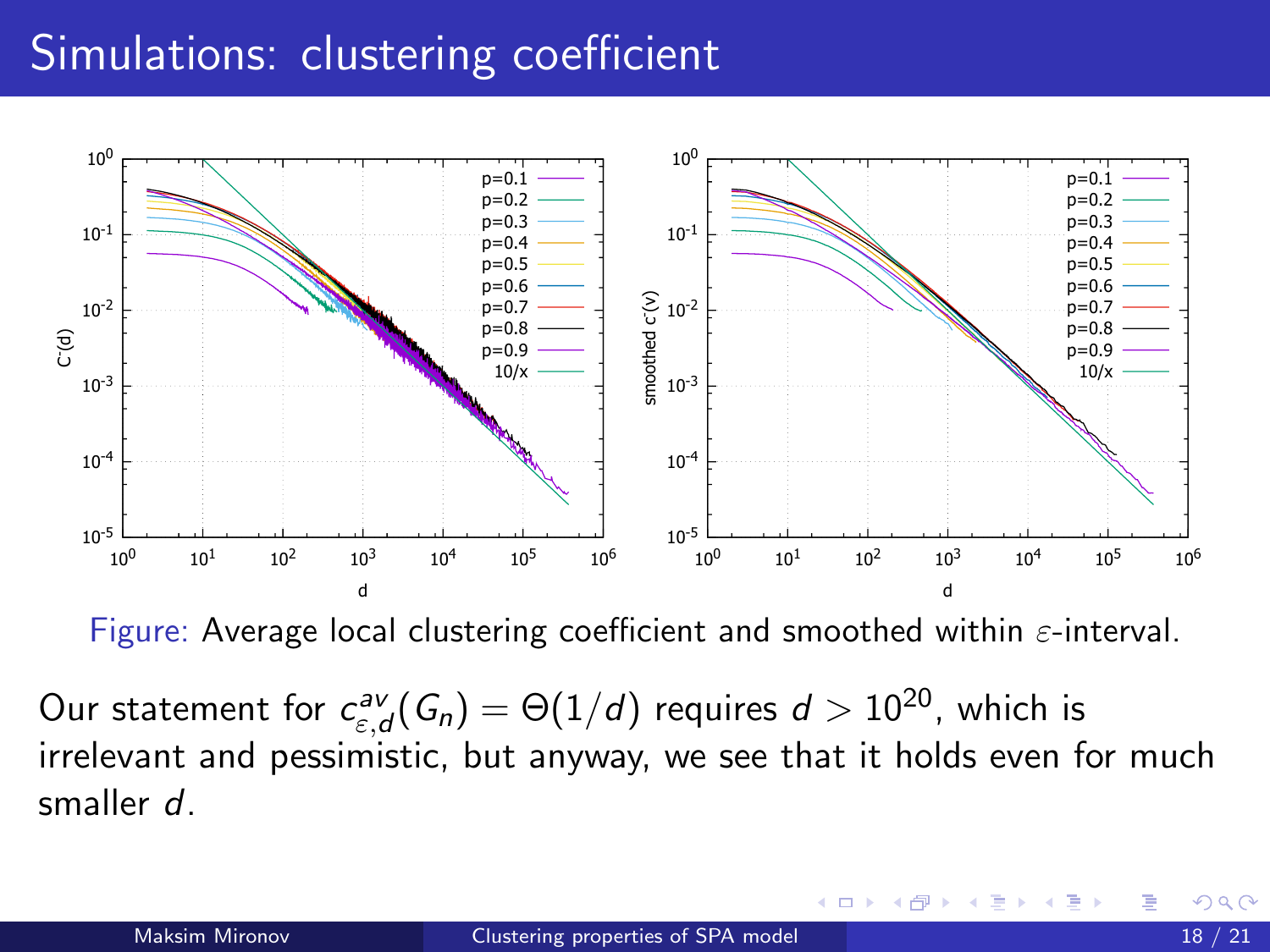## Simulations: old and new neighbours



Figure: Comparison of "new" and "old" parts of the average local clustering coefficient.

4 0 8

Þ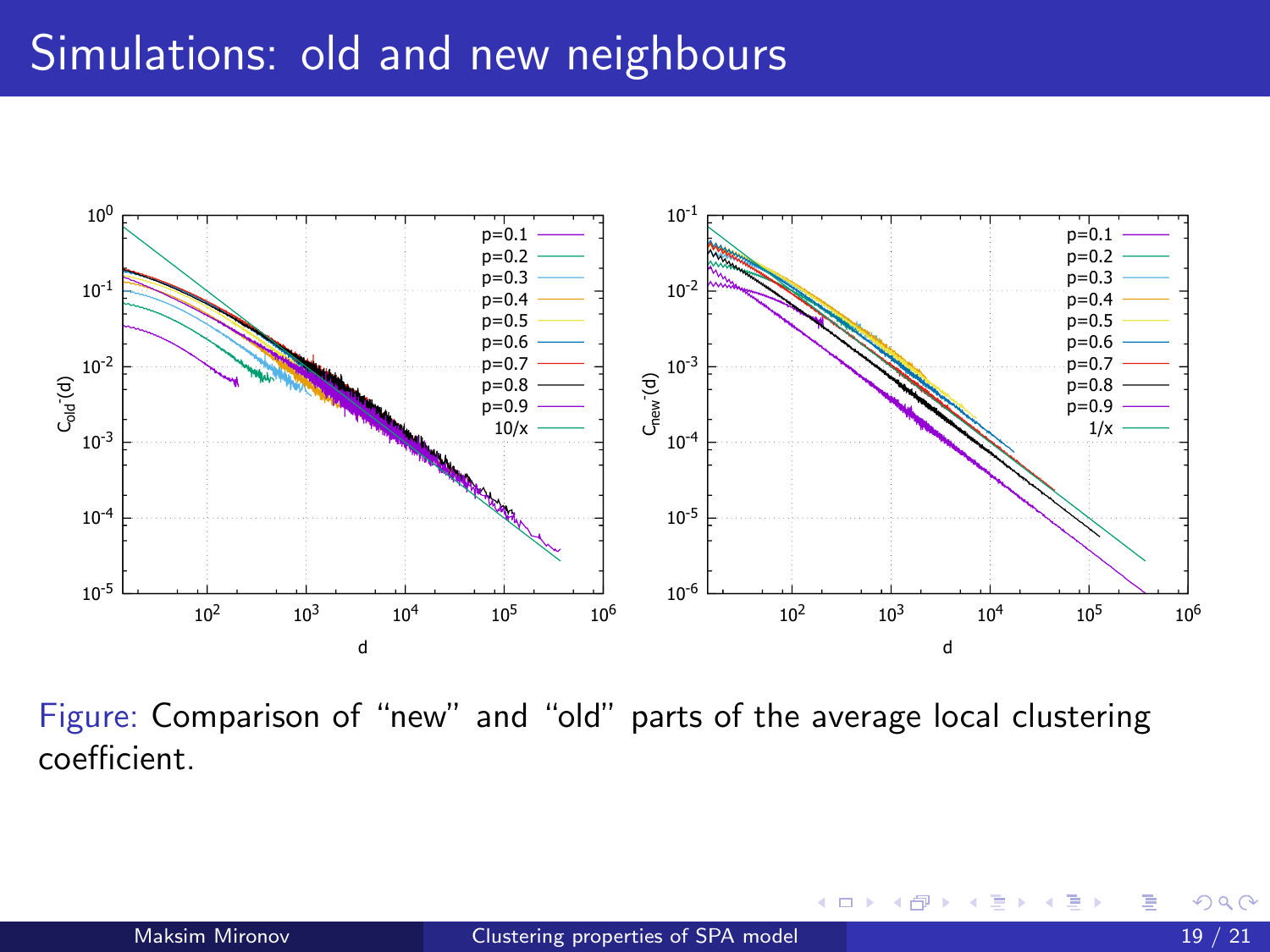## Simulations: individual coefficient



Figure: The distribution of individual local clustering coefficients.